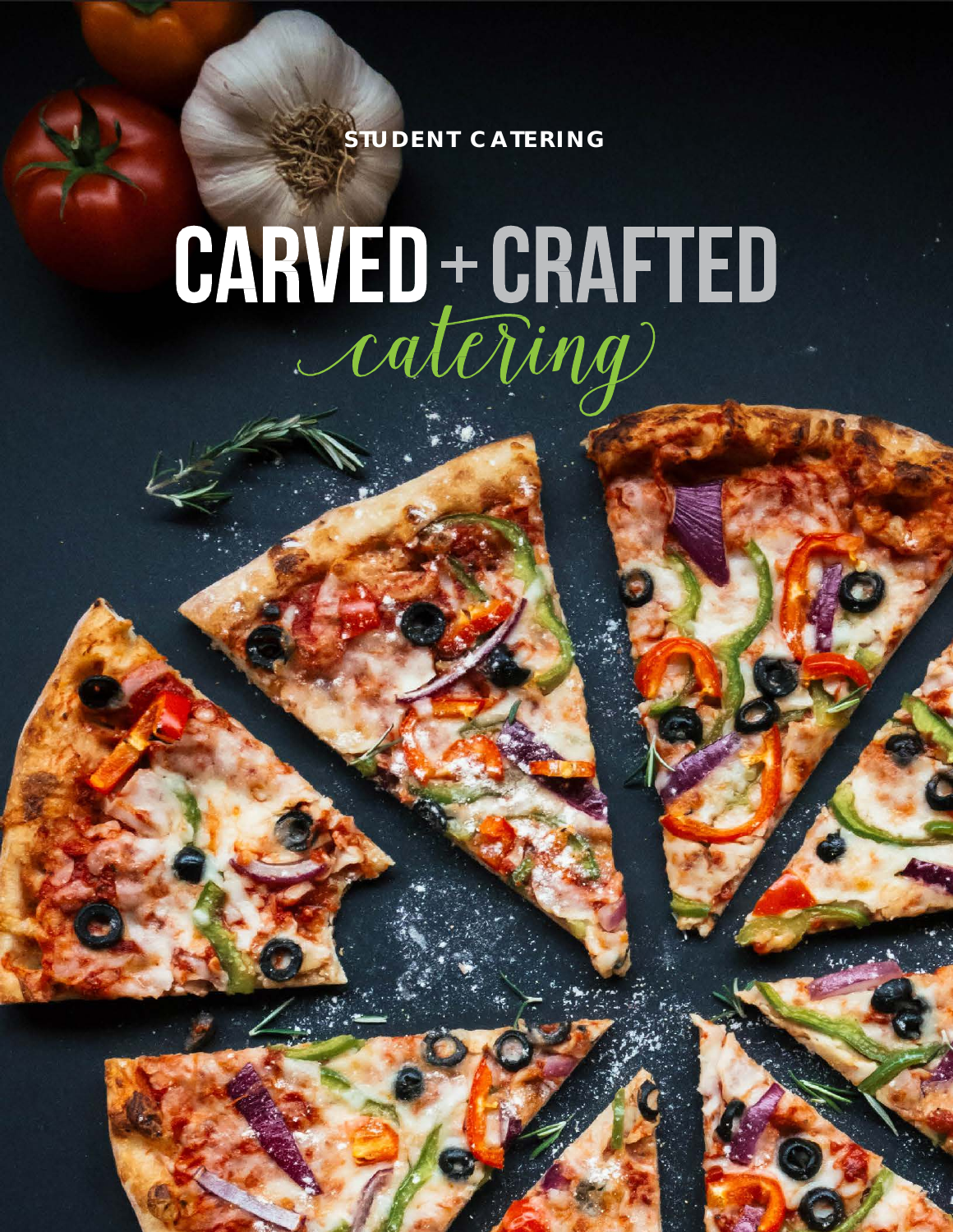# PARTY PLATTERS AND SNACKS

## **VEGGIE AND HUMMUS PLATTER** (Cals: 290-870)

Fresh vegetables with Za'atar hummus, ranch dip and pita triangles

**Small \$43.29 (serves 12)**

**Med \$79.19 (serves 24)**

**FRUIT BOWL** (Cals: 70-280)

Fresh seasonal fruit bowl

**Small \$19.69 (serves 6) Med \$38.99 (serves 12)**

## **CHIPS AND SALSA** (Cals: 170-510)

Tortilla chips with house-made salsa and queso

**Small \$36.09 (serves 12) Med \$72.19 (serves 24)**

**FRIED PICKLES** (Cals: 240-360)

Fried pickles with ranch dipping sauce

**Small \$36.09 (serves 12) Med \$72.19 (serves 24)**

#### **CHEESE STICKS** (Cals: 290-580)

Crispy fried cheese sticks with marinara dipping sauce

**Half pan \$63.99 (serves 24) Full pan \$127.99 (serves 48)**

**MEATBALLS** (Cals: 380-760)

Baked meatballs tossed with your choice of BBQ, or marinara sauce

**Half pan \$63.99 (serves 24) Full pan \$127.99 (serves 48)**

**CHICKEN WINGS** (Cals: 1760-3520)

Crispy chicken wings tossed with your choice: buffalo sauce, hot honey BBQ sauce, or Sweet Sriracha chili sauce. Served with ranch or blue cheese dressing and celery sticks (6 wings per person)

**Half pan \$41.19 (serves 12) Full pan \$66.99 (serves 24)**

**CHICKEN TENDERS** (Cals: 690-1380)

Crispy chicken tenders with choice: BBQ, honey mustard, or ranch (3 tenders per person)

**Half pan \$41.19 (serves 12 choose 2 sauces) Full pan \$66.99 (serves 24 choose 3 sauce)**

| PIZZA PARTY (8 slices per 16" pizza)                        |                   |
|-------------------------------------------------------------|-------------------|
| Cheese pizza (Cals: 220)                                    | \$14.99/per pizza |
| Pepperoni pizza (Cals: 230)                                 | \$16.99/per pizza |
| Vegetarian pizza - peppers, onions, mushrooms (Cals: 200)   | \$15.99/per pizza |
| Meat lovers - bacon, sausage, ham and pepperoni (Cals: 250) | \$16.99/per pizza |
| Bacon chicken pizza - bacon, chicken and ranch (Cals: 217)  | \$16.99/per pizza |

## **CRISPY CAULIFLOWER BITES** (Cals: 480-960)

Crispy cauliflower tossed with your choice: buffalo sauce, hot honey BBQ sauce, or Sweet Sriracha chili sauce. Served with ranch or blue cheese sauce on the side and celery sticks

**Half pan \$36.09 (serves 12) Full pan \$72.19 (serves 24)**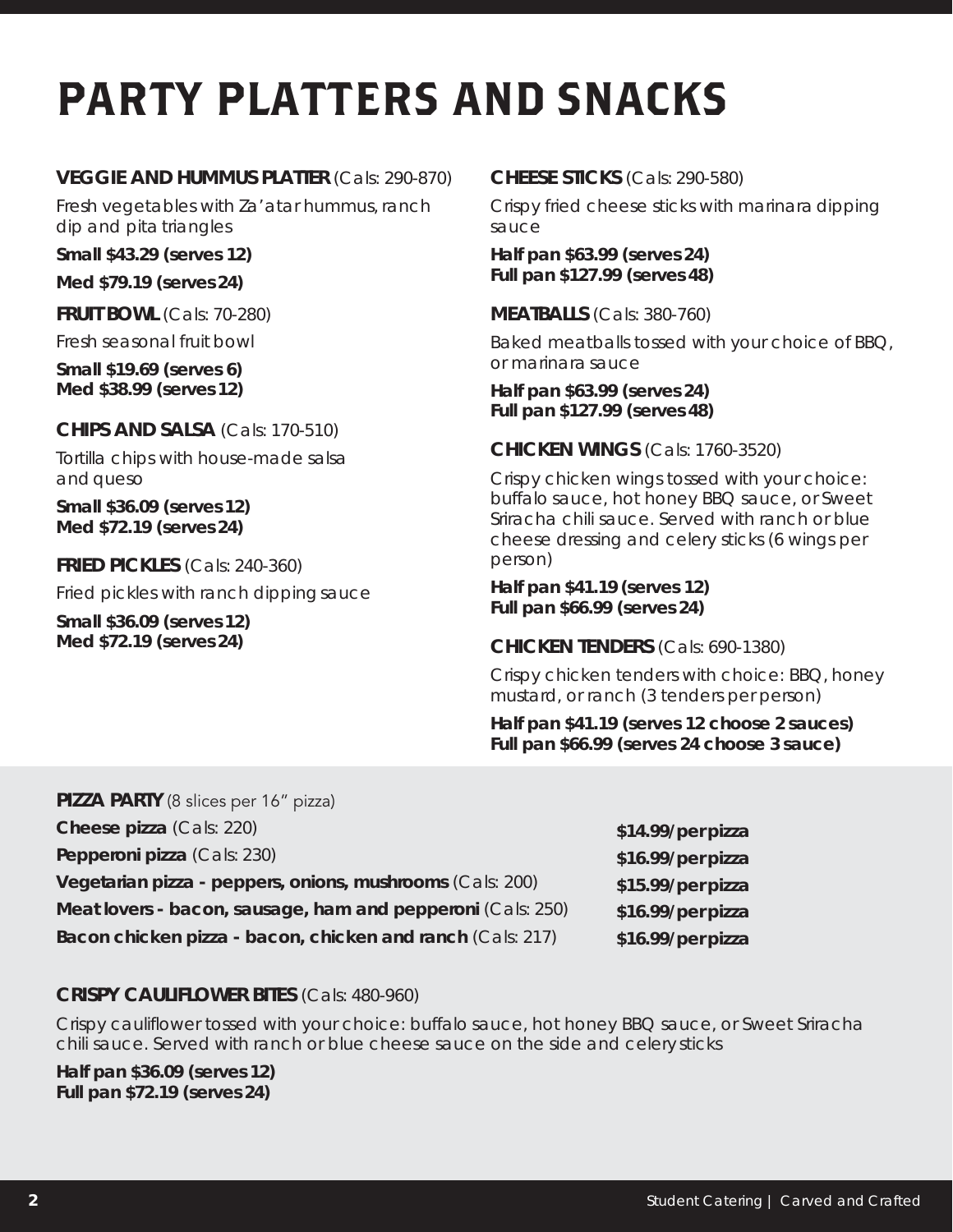# ENTRÉE

## **ITALIAN NIGHT** (Cals: 870-1840)

Includes Caesar salad and lightly salted breadsticks brushed with garlic butter

#### Choice of:

Creamy chicken alfredo Pomodoro

Zesty beef bolognese

#### **Half pan \$43.99 (serves 12) Full pan \$84.99 (serves 24)**

## **SOUTHERN EVENING** (Cals: 1140-2280)

Fried chicken 2 piece, mashed potatoes and gravy, sautéed green beans, buttermilk biscuits and garden salad with balsamic and ranch dressings on the side

**Small pan \$191.49 (serves 12) Large pan \$394.29 (serves 24)**

## **MAC AND CHEESE**

Choice of: Classic creamy mac and cheese (Cals: 400-800) **Half pan \$ 26.49(serves 12) Full pan \$ 52.79 (serves 24)**

Kickin' Buffalo chicken mac and cheese Cals: 400-800) **Half pan \$36.99 (serves 12) Full pan \$73.99 (serves 24)**

## **WRAP BOX** (Cals: 700-1400)

Served with bagged chips

Chicken Caesar wrap BBQ

chicken ranch wrap

Mediterranean grain wrap

Chicken salad wrap

Turkey bacon club

Grilled vegetable and hummus wrap

**Small box 12 \$108.99 (choose 2) Large box 24 \$215.99 (choose 3)**

## **GRILL BOX** (Cals: 120-1280)

Grilled burgers individually wrapped, with lettuce, tomato, pickle, red onion, yellow mustard, ketchup, mayo, relish, and sliced American cheese on the side. Served with bagged potato chips

Choice of 2:

Hamburgers, veggie burger, hot dog or BBQ chicken sandwich

**Small box 12 \$108.99 Large box 24 \$215.99**

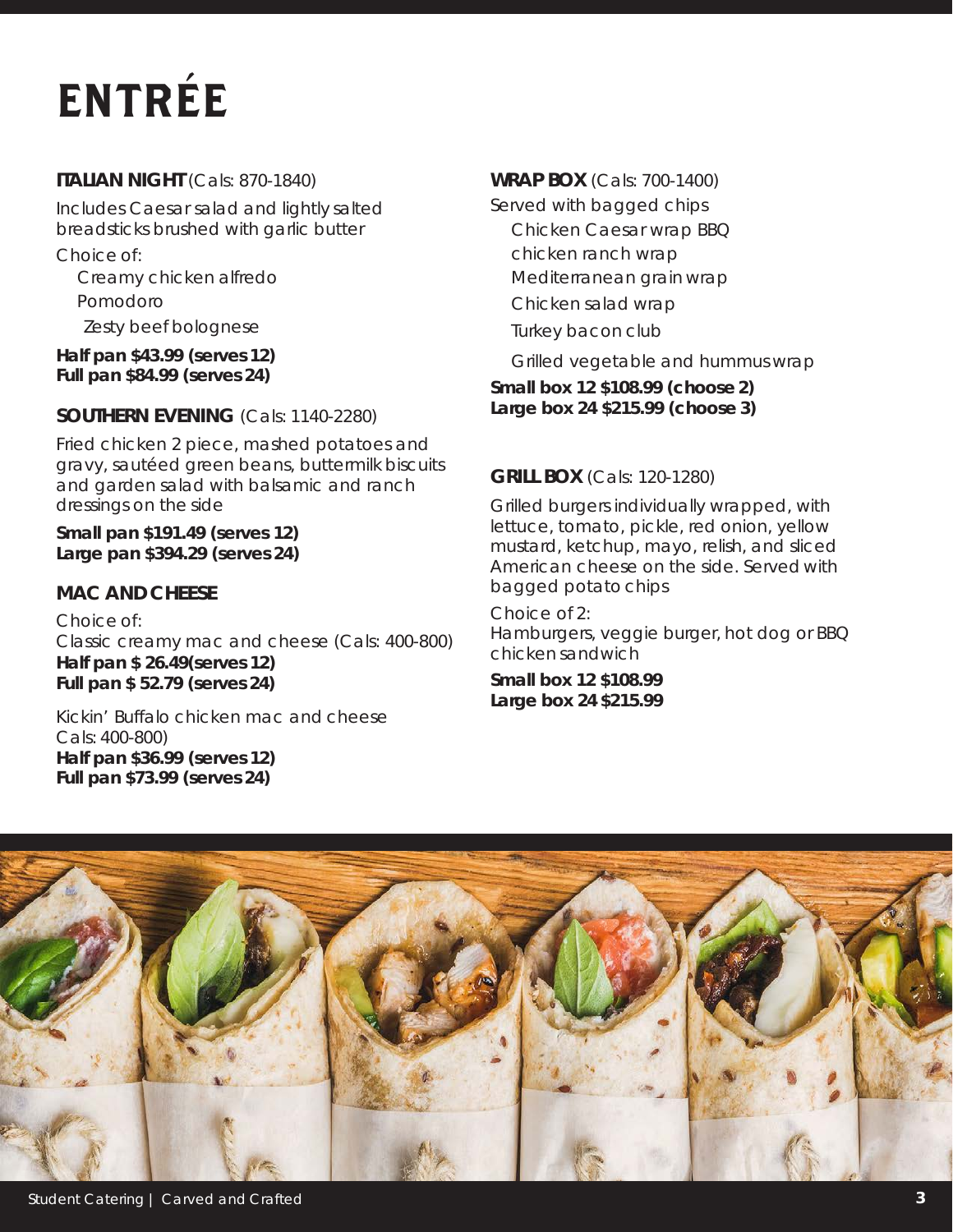

## ENTRÉE CONTINUED...

**NACHO BAR** (Cals: 480)

Choice of 2: Chicken, ground beef, pork carnitas or green chili cauliflower

Tortilla chips

Queso

Black beans or pinto beans

Lettuce, tomatoes, shredded cheese & sour cream

Jalapeños

Fresh tomato salsa and roasted corn salsa

**\$189.99 (feeds 24)**

## **TACO SALAD BAR** (Cals: 550)

Choice of 2: Chicken, ground beef, pork carnitas or green chili cauliflower

Tortilla chips

Black beans or pinto beans

Romaine lettuce, tomatoes, shredded cheese, jalapeños & sour cream

Fresh tomato salsa and roasted corn salsa

Cilantro lime vinaigrette & chipotle ranch dressing

**\$189.99 (feeds 24)**

**FAJITA BAR** (Cals: 540) Choice of 2: Grilled chicken, fajita beef or green chili cauliflower Soft flour tortillas Fresh-cut sautéed fajita vegetables Cilantro lime rice Black beans Lettuce, tomatoes, shredded cheese & sour cream Tortilla chips House-made salsa and roasted corn salsa **\$269.99 (feeds 24)**

## A LA CARTE ITEMS

#### **TOSSED SALAD** (Cals: 410-1640)

Mixed greens, romaine lettuce, tomatoes, cucumbers, carrots. Served with ranch and balsamic dressing

**Small \$35.99 (serves 6)**

**Med \$71.49 (serves 12)**

#### **CAESAR SALAD** (Cals: 430-1720)

Romaine lettuce, Parmesan cheese, croutons, and Caesar dressing

**Small \$35.99 (serves 6) Med \$71.49 (serves 12)**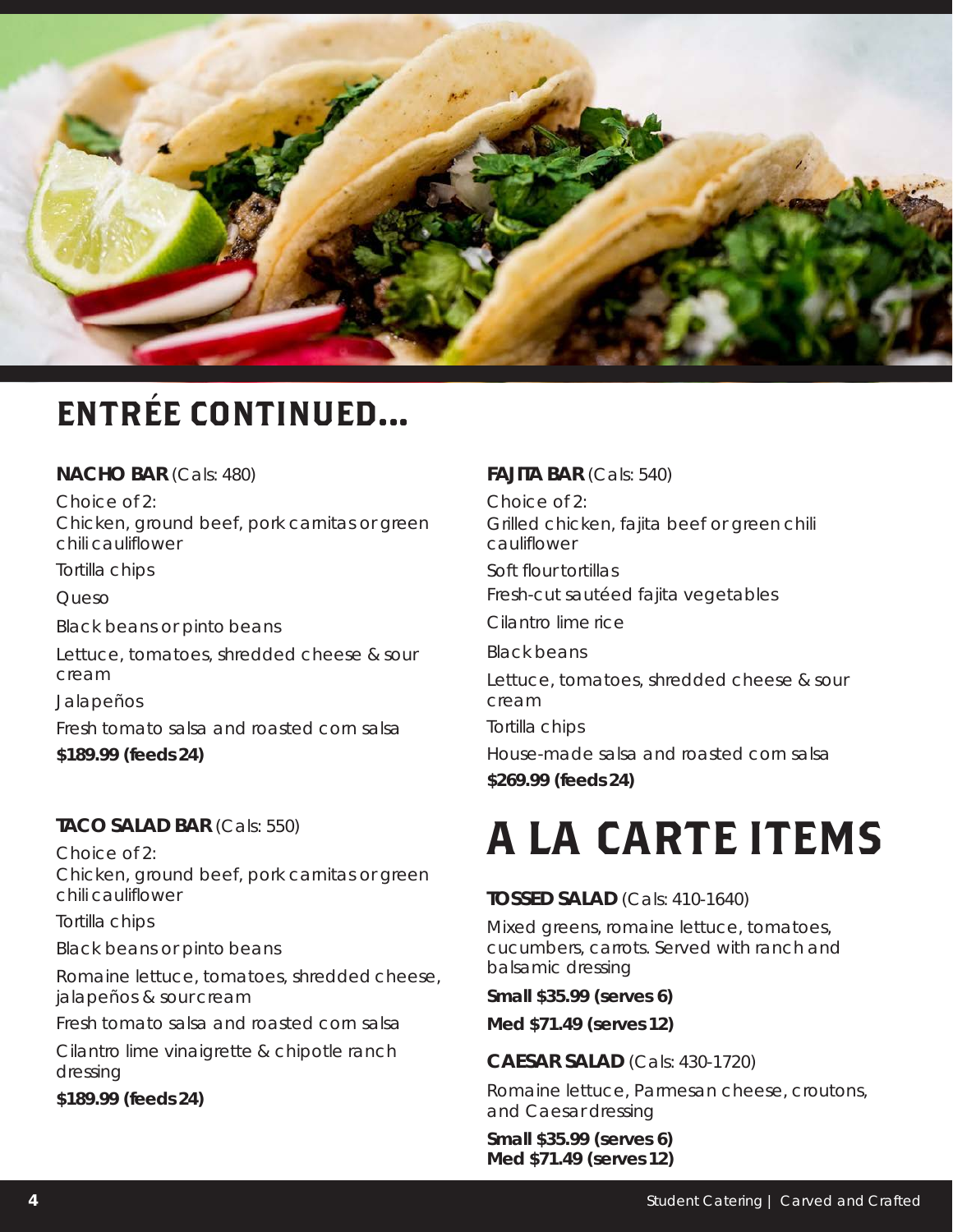## BREAKFAST

## **CONTINENTAL** (Cals: 40-270)

Assorted muffins, danishes and cinnamon rolls. Served with butter.

**Small \$49.99 (serves 12) Medium \$99.96 (serves 24)**

**DONUT BOX** (Cals: 95-300)

Assorted donuts **Small box 12 \$9.99 Large box 24 \$19.99**

### **BREAKFAST BURRITOS** (Cals: 1070-1085)

Individually wrapped. Served with a side of sour cream & salsa.

Choice of two:

Cage free eggs, potatoes & cheddar cheese Cage free eggs, potatoes, crispy bacon & cheddar cheese

Cage free eggs, potatoes, savory sausage & cheddar cheese

Cage free eggs, potatoes, farm fresh vegetables & cheddar cheese

Tofu, peppers, mushroom, spinach, potatoes, onions

**\$42.99 (serves 12)**

## SOMETHING SWEET

| <b>ASSORTED COOKIES (Cals: 200)</b>     | \$24.99/per dozen |
|-----------------------------------------|-------------------|
| <b>BROWNIES</b> (Cals: 170)             | \$37.99/per dozen |
| <b>RICE KRISPIE TREATS® (Cals: 000)</b> | \$37.99/per dozen |
| <b>ASSORTED CUPCAKES (Cals: 230)</b>    | \$37.99/per dozen |
| Chocolate cake / chocolate icing        |                   |

## BEVERAGES

Yellow cake / vanilla icing

Freshly brewed coffee regular or decaffeinated coffee (Cals: 0)

Hot water and assorted teas (Cals: 0)

Hot apple cider (Cals: 110)

Hot chocolate (Cals: 130)

| Cold beverages                     | Fach  |
|------------------------------------|-------|
| Soda- CANS (Cals: 0-190)           | 1.55  |
| Water bottles (Cals: 0)            | 1.99  |
| Iced tea or lemonade-BUBBLER       | 20.00 |
| (Cals: 0-160) Bottled orange juice | 2.99  |

- **2.99 per person 2.99 per person 2.99 per person**
- **2.99 per person**